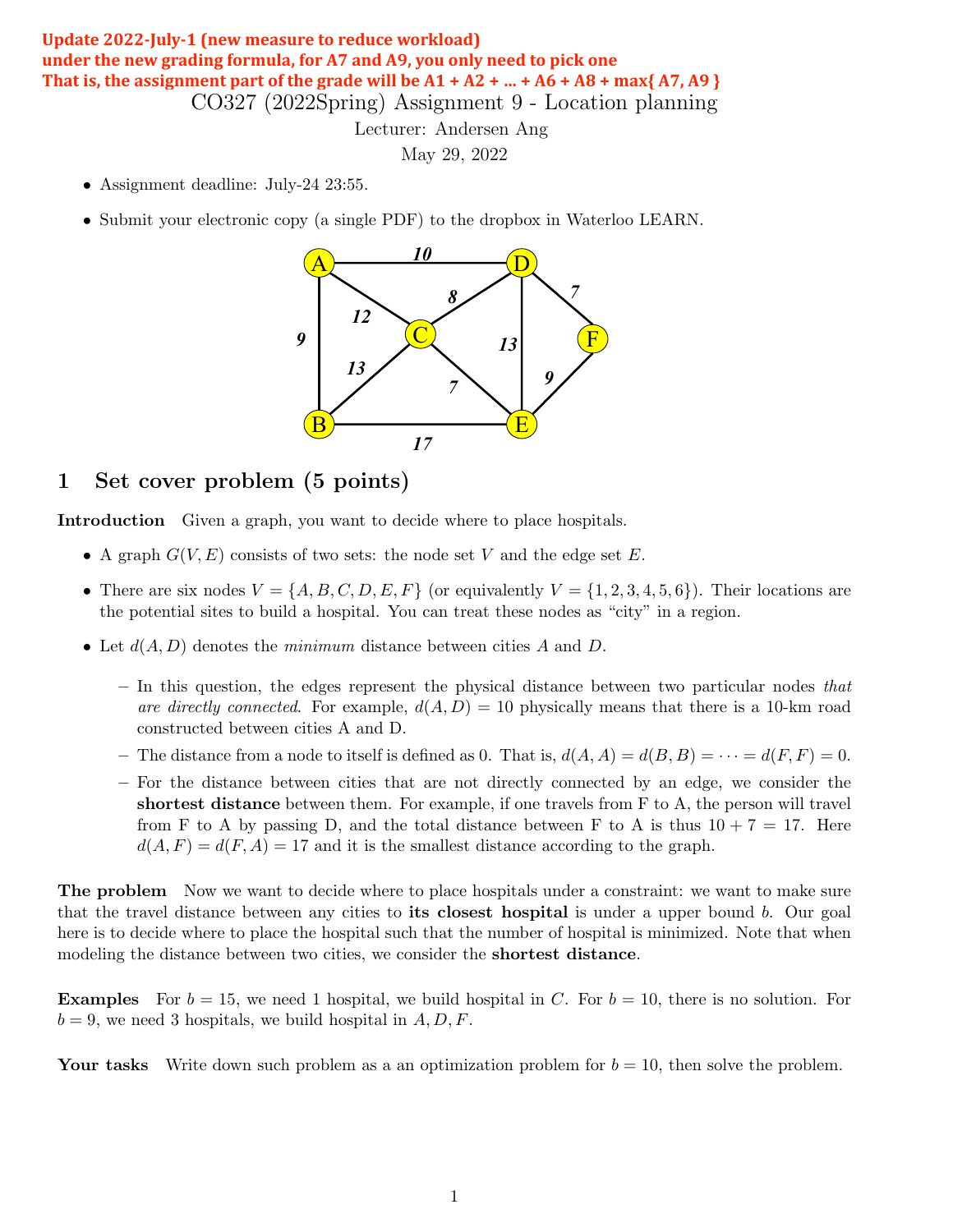# 2 p-median problem (6 points)

Now consider a graph of a new region with five cities  $\{A, B, C, D, E\}$ .



We now decide where to build hospital based on p-median model.

- Here the weights on the edges  $w_{i,j} \geq 0$  represents the cost of travel between vertices i and j. For example, the travel cost between A and B is 14.
- We introduce positive weights to each nodes  $d_i$  for all i that represents the amount of demand at node i. For example, the demand of A is 100.
- We assume all hospitals have no capacity limit (it can serves infinite many patients), so when you assign a node to a facility, you can assign all the demand of that node to the same facility.

You wish to place  $p = 1$  facilities to minimize the total travel cost between a demand node and the location in which a facility was placed. Formulate this 1-median problem and solve it.

#### Hints

- As we assumed all hospitals have no capacity limit, we can let  $z_{ij} \in \{0,1\}$  presents allocating patient i to facility j. Then we let  $y_j = 1$  if facility located at j and  $= 0$  otherwise.
- Refer to the lecture notes on p-median problem, there are two subsets in the node set V as  $V = \{I, J\}$ where  $I$  denotes the vertex set of demand nodes and  $J$  denotes the vertex set of potential facility location. In this problem,  $I = J = V = \{A, B, C, D, E\} = \{1, 2, 3, 4, 5\}.$
- You can choose to use symbol  $w_{ij}, d_i$  instead of the explicit numeric values in the graph to write down the optimization problem. For example, suppose you want to write down

$$
100y_1 + 250y_2 + 200y_3 + 125y_4 + 150y_5,
$$

which is the sum of demand of each node multiplied by  $y_j$ , you can write it as compactly as

$$
\sum d_jy_j.
$$